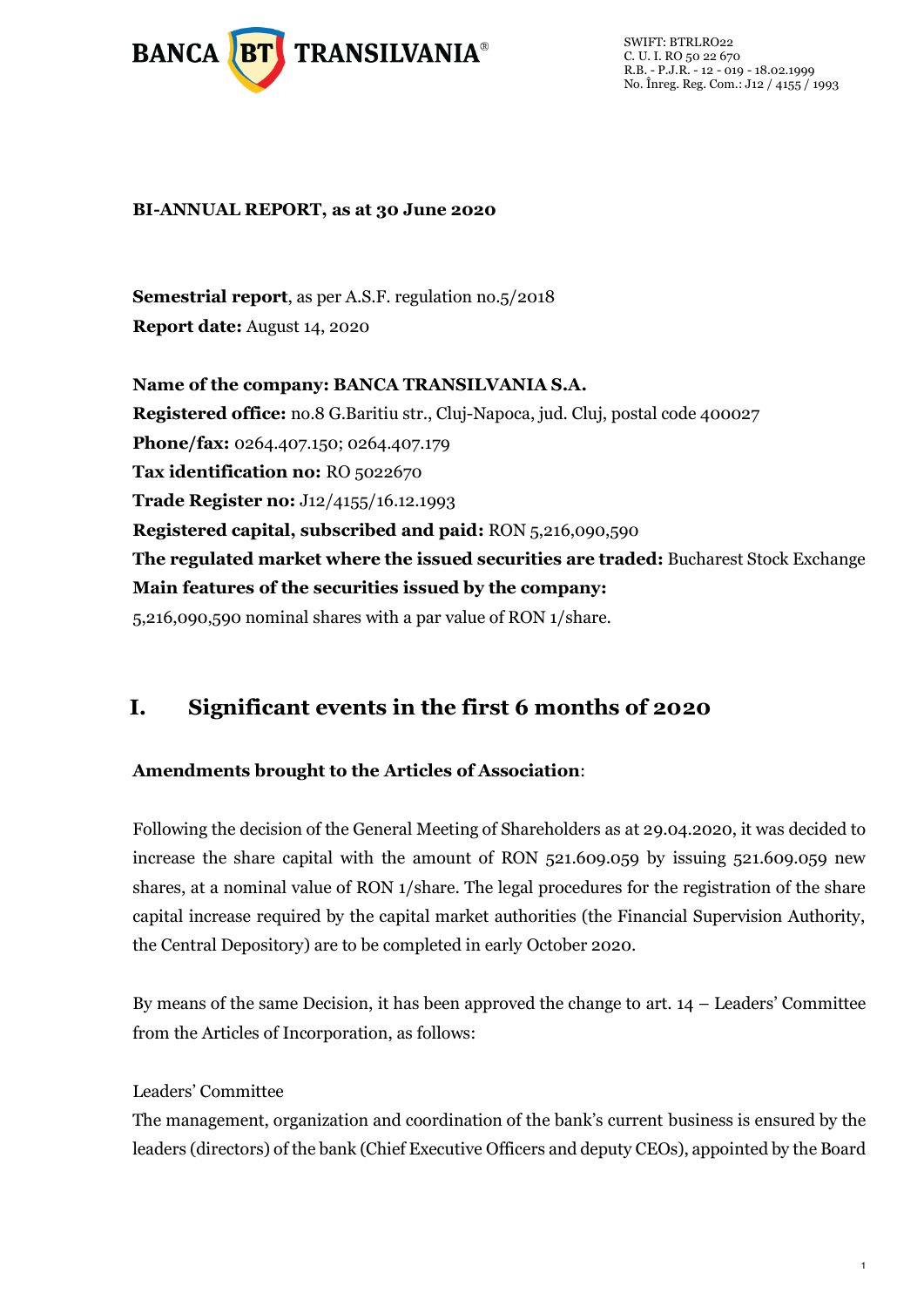of Directors, who together form the Leaders' Committee. The Chief Executive Officer and deputy CEOs will form together the Leaders' Committee. The Board of Directors mandates the bank's leaders to exercise jointly the powers of organization and management of the bank's activity. The bank leaders are vested with the rights, obligations and responsibilities provided in the relevant legislation and the Articles of Association for the activities they coordinate according to the bank's organization chart, including the right to represent the Bank in relation to third parties. The leaders may, based on the received mandate, delegate some of their responsibilities in a clear and transparent way to specific committees/other structures or individually the Banks' employees. The Leaders' Committee shall adopt decisions by consensus; in case of disagreement, the subject will be forwarded to the Board of Directors. The Bank is validly bound in property related operations and current business in line with the internal regulations.

### **Acquisitions performed by Banca Transilvania in the first 6 months of 2020:**

Not the case.

#### **Main transactions regarding affiliates:**

Last year in October a firm commitment was signed for the acquisition of Certinvest Pensii, the only local player among pension fund managers in Romania, and, in the first half of 2020, following the approval of transferring 95.1% of the company's share capital to BT Asset Management SAI SA and 4.9% to BT Investment S.R.L., falls within the consolidation perimeter of the BT Group. Also, the name of the company was changed from "Certinvest Pensii Societate de Administrare a Fonduri de Pensii Facultative S.A." in "BT Pensii - Societatea de Administrare a Fonduri de Pensii Facultative S.A.".

#### **Risk Management**

The management of Banca Transilvania S.A. continuously assesses the risks likely to affect the bank's business and goals and takes actions whenever any changes appear in its business conditions.

The main risks and uncertainties identified for the next 6 months of 2020:

- Depreciation of the national currency against the euro;
- Fluctuations pf supply costs/resource costs;
- Significant economic effects of the Covid-19 pandemic (financial blockage at the level of companies, decrease in consumption and further damages to certain economic sectors (hospitality, passengers transport, entertainment services, etc.);
- Impact on the volumes of financing granted due to the increase in the number of ineligible clients (as a result of the deterioration of the balance sheet positions/creditworthiness);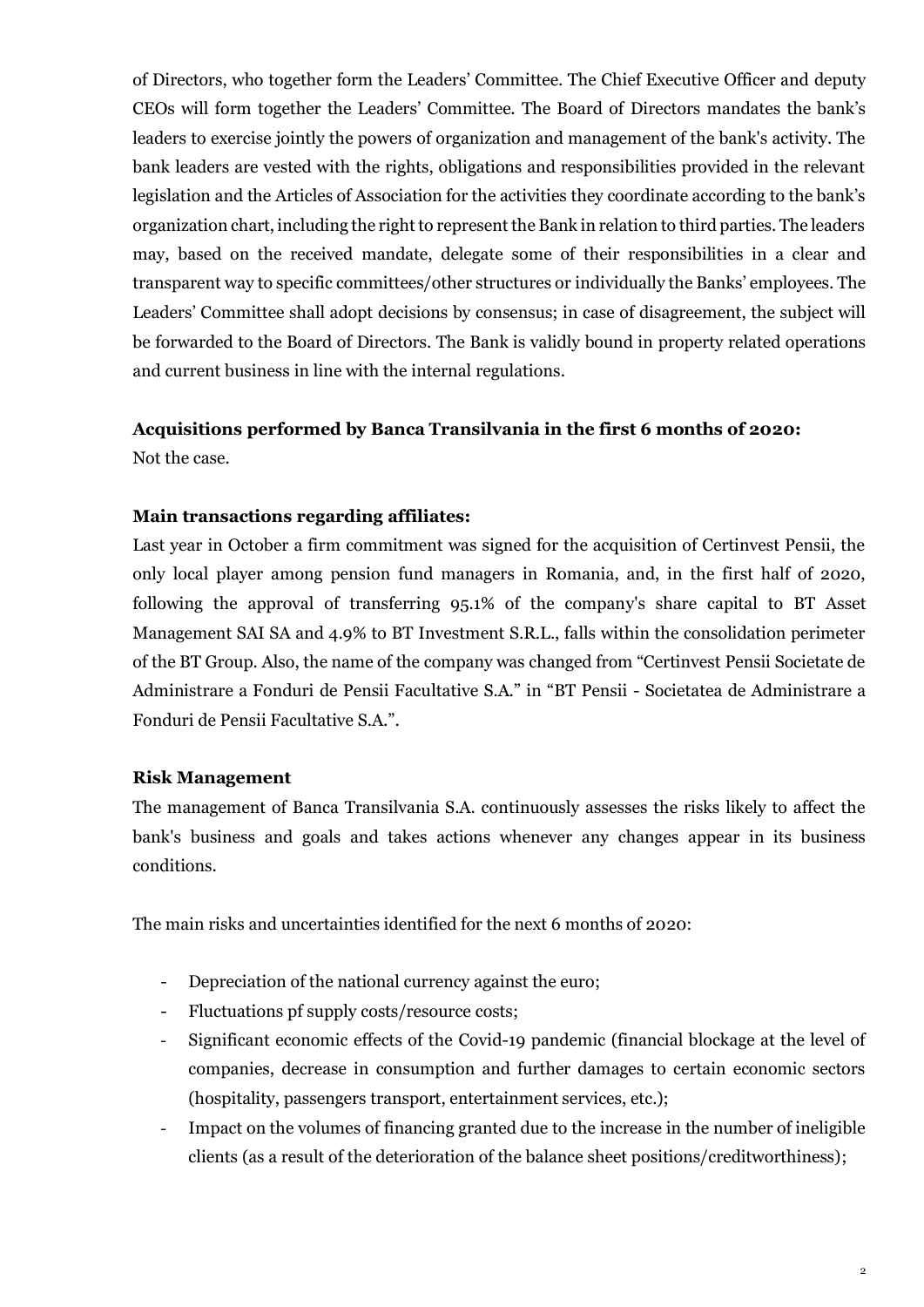- On the medium term, non-performing credit rates may be affected, depending on the consequence of the pandemic on the economy.

# **II. Detailed information**

## **1. Statement of Financial Position**

#### **1.1.a.1 Assets, liabilities and equity at bank level**

The financial position of the bank at the end of the first semester 2020, compared to the same period of last year, is the following:

| <b>Bank Indicators (RON thousands)</b>                                                    | Jun-20     | <b>Dec-19</b><br>$Jun-19$ |            | Jun-20 vs<br><b>Dec-19%</b> | $Jun-20$<br>vs Jun-<br>19% |
|-------------------------------------------------------------------------------------------|------------|---------------------------|------------|-----------------------------|----------------------------|
| Cash and cash equivalents                                                                 | 14,237,537 | 13,480,195                | 10,641,713 | 5.6%                        | 33.8%                      |
| Derivatives                                                                               | 14,193     | 4,803                     | 6,929      | 195.5%                      | 104.8%                     |
| Financial assets held for trading and<br>measured at fair value through profit or<br>loss | 16,422     | 17,509                    | 14,797     | $-6.2%$                     | 11.0%                      |
| Financial assets measured mandatorily<br>at fair value through profit or loss             | 1,292,490  | 1,148,691                 | 695,604    | 12.5%                       | 85.8%                      |
| Financial assets measured at fair value<br>through other comprehensive income             | 26,262,827 | 23,637,807                | 19,820,422 | 11.1%                       | 32.5%                      |
| - of which pledged securities (repo<br>agreements)                                        | 2,605,615  |                           | 87,377     |                             | 2,882.0%                   |
| Financial assets at amortized cost - of<br>which:                                         | 50,335,223 | 47,412,890                | 44,723,125 | 6.2%                        | 12.5%                      |
| - Placements with banks                                                                   | 9,575,543  | 6,995,346                 | 4,732,235  | 36.9%                       | 102.3%                     |
| - Loans and advances to customers                                                         | 38,951,420 | 38,601,915                | 37,709,488 | 0.9%                        | 3.3%                       |
| - Debt instruments                                                                        | 1,191,160  | 1,176,834                 | 1,357,614  | $1.2\%$                     | $-12.3%$                   |
| - Other financial assets                                                                  | 617,100    | 638,795                   | 923,788    | $-3.4%$                     | $-33.2%$                   |
| <b>Equity investments</b>                                                                 | 486,360    | 486,360                   | 537,677    | $0.0\%$                     | $-9.5%$                    |
| Property and equipment and investment<br>property                                         | 580,707    | 575,038                   | 508,124    | 1.0%                        | 14.3%                      |
| Intangible assets                                                                         | 214,648    | 202,345                   | 257,245    | 6.1%                        | $-16.6%$                   |
| Right-of-use assets                                                                       | 373,879    | 366,212                   | 433,247    | 2.1%                        | $-13.7%$                   |
| Other non-financial assets                                                                | 113,285    | 106,225                   | 99,416     | 6.6%                        | 14.0%                      |
| <b>Total assets</b>                                                                       | 93,927,571 | 87,438,075                | 77,738,299 | 7.4%                        | 20.8%                      |

| <b>Bank Indicators (RON thousands)</b> | $Jun-20$   | $Dec-19$   | $Jun-19$   | $Jun-20 vs$<br><b>Dec-19%</b> | Jun-20 vs<br>$Jun-19\%$ |
|----------------------------------------|------------|------------|------------|-------------------------------|-------------------------|
| Deposits from banks                    | 411,777    | 304,461    | 260,443    | 35.2%                         | 58.1%                   |
| Deposits from customers                | 77,126,529 | 74,353,723 | 64,857,337 | 3.7%                          | 18.9%                   |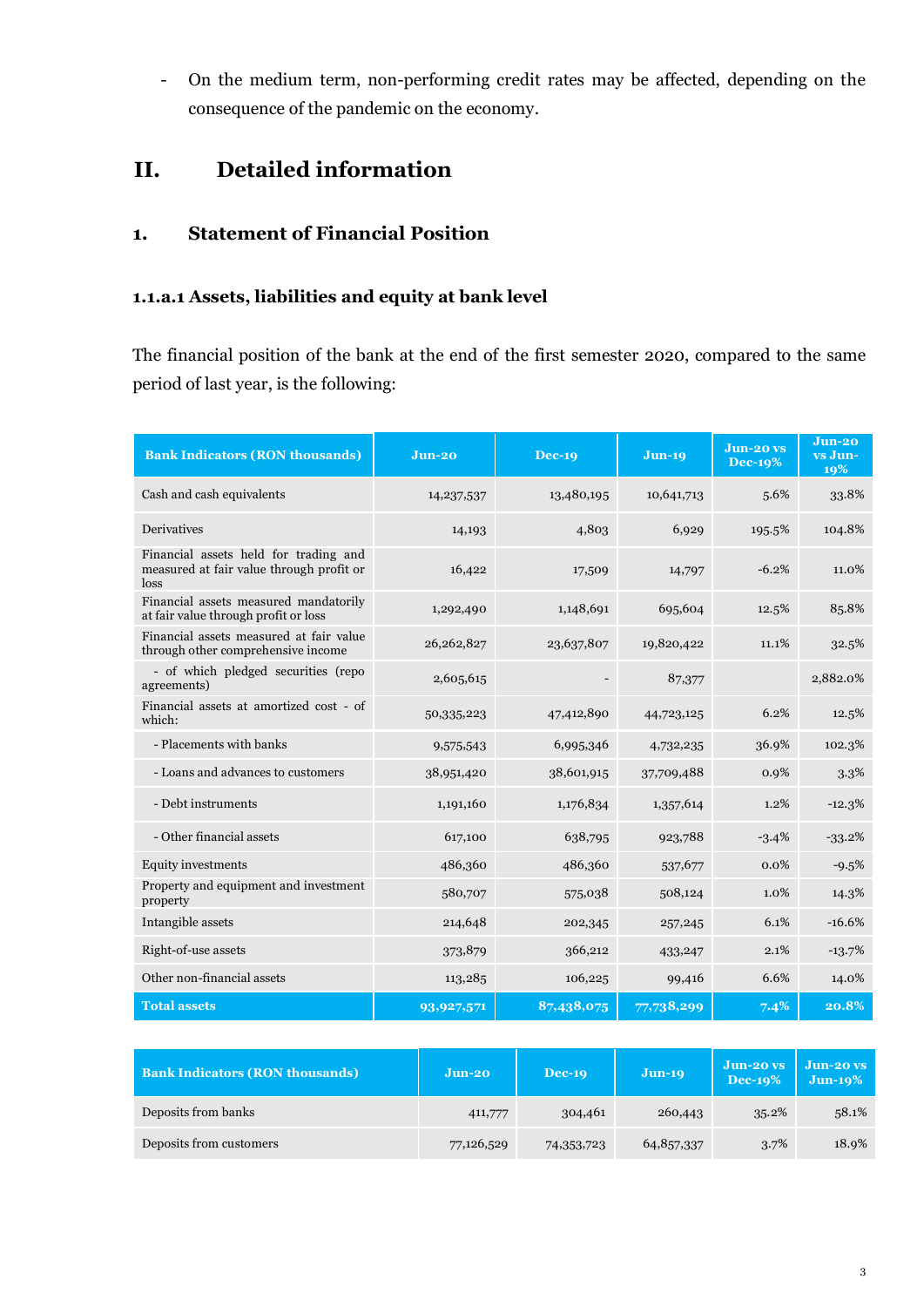| Loans from banks and other financial institutions                                                     | 3,679,426    | 895,673    | 1,043,636      | 310.8%    | 252.6%   |
|-------------------------------------------------------------------------------------------------------|--------------|------------|----------------|-----------|----------|
| Subordinated liabilities                                                                              | 1,670,094    | 1,696,602  | 1,677,894      | $-1.6%$   | $-0.5%$  |
| Current tax liability                                                                                 | 47,760       | 38,130     | 106,760        | 25.3%     | $-55.3%$ |
| Deferred tax liability                                                                                | 567          | 7,899      | 9,016          | $-92.8%$  | $-93.7%$ |
| Provisions for other risks and loan commitments                                                       | 494,981      | 498,457    | 441,995        | $-0.7%$   | 12.0%    |
| Financial liabilities held-for-trading                                                                | 34,283       | 12,331     | 10,515         | 178.0%    | 226.0%   |
| Lease liabilities                                                                                     | 379,558      | 365,931    | 430,988        | 3.7%      | $-11.9%$ |
| Other financial liabilities                                                                           | 1,523,721    | 689,531    | 1,059,606      | 121.0%    | 43.8%    |
| Other non-financial liabilities                                                                       | 86,034       | 78,894     | 105,549        | 9.1%      | $-18.5%$ |
| financial<br>liabilities<br>excluding<br><b>Total</b><br>liabilities to holders of fund units         | 85,454,730   | 78,941,632 | 70,003,739     | 8.3%      | 22.1%    |
|                                                                                                       |              |            |                |           |          |
| <b>Total liabilities</b>                                                                              | 85,454,730   | 78,941,632 | 70,003,739     | 8.3%      | 22.1%    |
| Share capital                                                                                         | 5,302,592    | 5,302,419  | 4,901,594      | $0.0\%$   | 8.2%     |
| Treasury shares                                                                                       | $\mathbf{O}$ | (48, 655)  | $\overline{O}$ | $-100.0%$ |          |
| Share premiums                                                                                        | 28,614       | 28,396     | 28,396         | 0.8%      | 0.8%     |
| Retained earnings                                                                                     | 2,357,574    | 2,376,845  | 2,076,958      | $-0.8%$   | 13.5%    |
| Revaluation reserves from tangible assets                                                             | 20,059       | 20,710     | 20,139         | $-3.1%$   | $-0.4%$  |
| Reserves on financial assets measured at fair<br>value through other items of comprehensive<br>income | 96,108       | 148,834    | 133,936        | $-35.4%$  | $-28.2%$ |
| Other reserves                                                                                        | 667,894      | 667,894    | 573,537        | $0.0\%$   | 16.5%    |
| <b>Total equity</b>                                                                                   | 8,472,841    | 8,496,443  | 7,734,560      | $-0.3%$   | 9.5%     |

At the end of the first 6 months of 2020, the bank's assets are in amount of RON 93,927.57 million, 20.8% higher than in the same period of the previous year and 7.4% higher as compared with the end of year 2019.

Significant increases were registered for the following assets categories:

- In the first semester of 2020, net loans accounted RON 38,951.42 million, increasing by 3.3% compared to 30.06.2019, and as compared to December 2019 loans granted to customers recorded a lower increase of 0.9%, because of the unfavorable economic context generated by the COVID-19 pandemic;
- Cash and cash equivalents, which increased by 33.8% compared to the same period of last year, reaching RON 14,237.54 million on 30.06.2020 compared to RON 10,641.71 million on 30.06.2019;
- Bank placements in the first semester of 2020 represent RON 9,575.54 million, increasing by 102.3% as compared to the same period of the previous year and by 36.9% as compared to end of year 2019, mainly due to higher placements to credit institutions;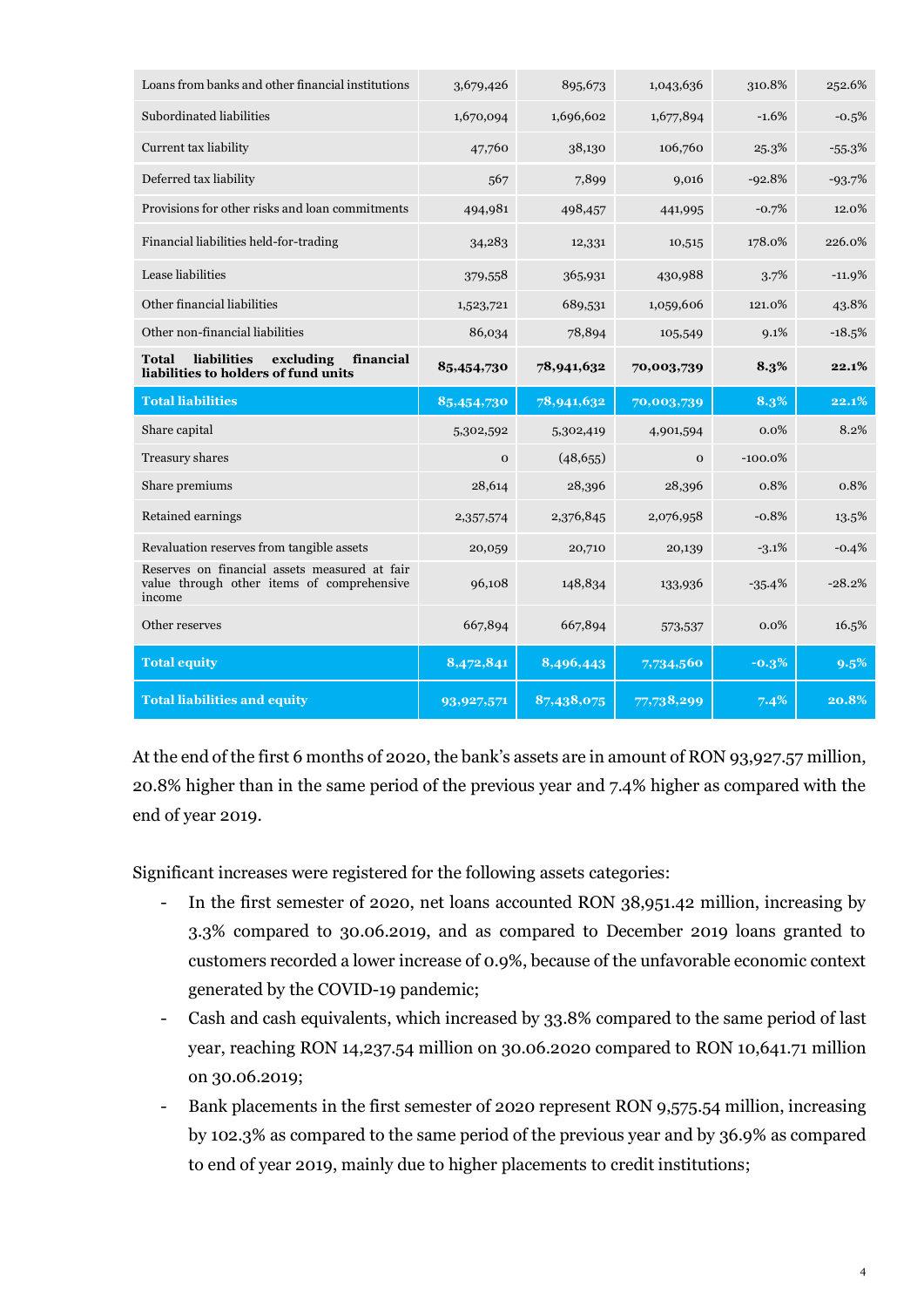- The balance of financial assets measured at fair value through other comprehensive income increased by approximately 33% compared to the same period of last year, reaching RON 26,262.83 million, respectively by 11.1% compared to the end of the previous year, as a result of the increase in the government securities portfolio.

More than 68,500 new loans were granted to individuals and corporates during the first semester of 2020.

The rate of NPE according to EBA is 4.35% as of June 30, 2020.

The loans to deposits ratio at the end of June 2020 is 54%.

The bank's solvency calculated as at June 30, 2020, taking into account the cumulative profit for the first semester of 2020, is 20.91% (19.67% without including the profit), comfortably above the 8% minimum reference threshold - the adequacy of own funds, required by the Regulation (EU) no. 575/2013 on prudential requirements for credit institutions, which applies starting with 2014.

The financial data of Banca Transilvania S.A. confirm that the bank has adequate capitalization and a comfortable level of liquidity.

The equity of Banca Transilvania S.A. on June 30, 2020 amounts RON 8,472.84 million, showing a 9.5% increase compared to the same period of last year, when it amounted RON 7,734.54 million.

The Extraordinary General Meeting of Shareholders of Banca Transilvania from April 29, 2020, approved the granting of dividends amounting RON 600,000,000 the gross dividend/share amounting RON 0.1150286771 as well as the granting of free shares by increasing the share capital with the amount of RON 521,609,059 by issuing 521,609,059 new shares with a nominal value of RON 1/share.

We state that the bank's shareholding structure is constantly changing due to the fact that Banca Transilvania's shares are traded on the securities market, in compliance with the provisions of Law 52/1994 and the Norms of A.S.F. Currently, Banca Transilvania's shares are listed on the Bucharest Stock Exchange, Category I.

The structure of Banca Transilvania S.A. shareholders as at June 30, 2020 is presented in the Annex to this document.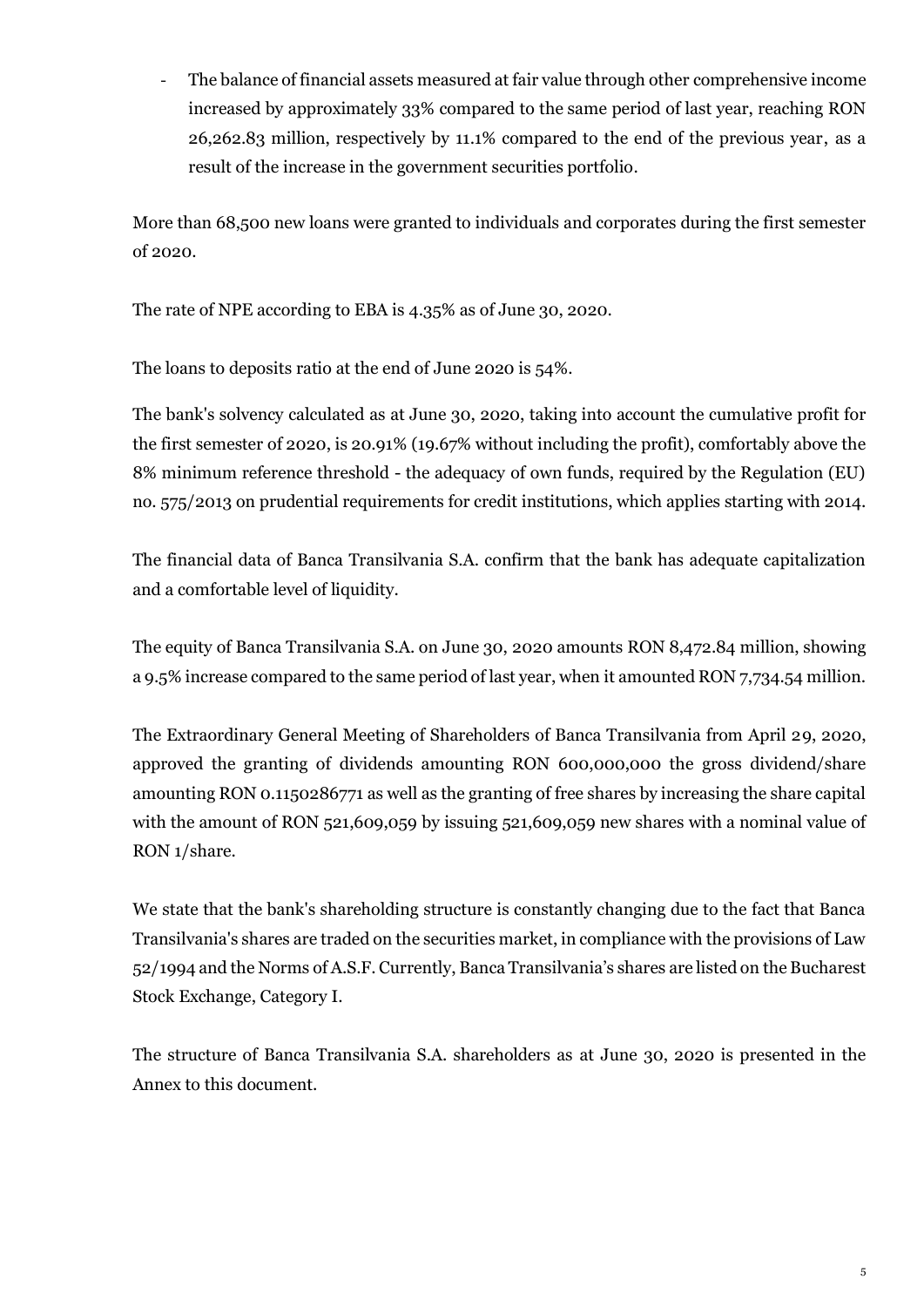# **1.1.a.2 Assets, liabilities and equity at the group level**

| <b>Group BT Indicators (RON thousands)</b>                                             | $J$ un-20  | <b>Dec-19</b> | $Jun-19$   | Jun-20 vs<br><b>Dec-19%</b> | $Jun-20$<br>vs Jun-<br>19% |
|----------------------------------------------------------------------------------------|------------|---------------|------------|-----------------------------|----------------------------|
| Cash and cash equivalents                                                              | 15,220,340 | 14,583,143    | 11,648,252 | 4.4%                        | 30.7%                      |
| Derivatives                                                                            | 14,193     | 4,803         | 6,929      | 195.5%                      | 104.8%                     |
| Financial assets held for trading and measured at<br>fair value through profit or loss | 254,554    | 272,607       | 199,089    | $-6.6%$                     | 27.9%                      |
| Financial assets measured mandatorily at fair value<br>through profit or loss          | 1,054,958  | 877,989       | 551,594    | 20.2%                       | 91.3%                      |
| Financial assets measured at fair value through other<br>comprehensive income          | 26,286,018 | 23,658,311    | 19,832,456 | 11.1%                       | 32.5%                      |
| - of which pledged securities (repo agreements)                                        | 2,605,615  |               | 87,377     |                             | 2,882.0<br>%               |
| Financial assets at amortized cost - of which:                                         | 52,806,041 | 49,606,584    | 47,769,815 | 6.4%                        | 10.5%                      |
| - Placements with banks                                                                | 10,355,506 | 7,775,140     | 5,464,517  | 33.2%                       | 89.5%                      |
| - Loans and advances to customers                                                      | 39,568,051 | 39,175,404    | 38,169,118 | 1.0%                        | 3.7%                       |
| - Debt instruments                                                                     | 2,210,487  | 1,968,031     | 2,074,337  | 12.3%                       | 6.6%                       |
| - Other financial assets                                                               | 671,997    | 688,009       | 965,143    | $-2.3%$                     | $-30.4\%$                  |
| Finance lease receivables                                                              | 1,174,340  | 1,178,443     | 1,096,700  | $-0.3\%$                    | 7.1%                       |
| <b>Investment in Associate</b>                                                         | 2,317      | 3,316         |            | $-30.1%$                    |                            |
| Property and equipment and investment property                                         | 781,174    | 727,526       | 643,343    | 7.4%                        | 21.4%                      |
| Intangible assets                                                                      | 251,442    | 235,429       | 287,201    | 6.8%                        | $-12.5%$                   |
| Goodwill                                                                               | 13,913     | 10,478        | 4,295      | 32.8%                       | 223.9%                     |
| Right-of-use assets                                                                    | 393,543    | 388,025       | 456,311    | 1.4%                        | $-13.8%$                   |
| Deferred tax assets                                                                    | 23,007     | 16,755        |            | 37.3%                       |                            |
| Other non-financial assets                                                             | 164,951    | 158,872       | 166,015    | 3.8%                        | $-0.6%$                    |
| <b>Total assets</b>                                                                    | 98,440,791 | 91,722,281    | 81,565,300 | 7.3%                        | 20.7%                      |

| <b>Group BT Indicators (RON thousands)</b>        | $Jun-20$   | <b>Dec-19</b> | $Jun-19$   | $Jun-20$<br>vs Dec-<br>19% | $Jun-20$<br>vs Jun-<br>19% |
|---------------------------------------------------|------------|---------------|------------|----------------------------|----------------------------|
| Deposits from banks                               | 402,858    | 296,138       | 249,286    | 36.0%                      | 61.6%                      |
| Deposits from customers                           | 79,992,860 | 77,037,060    | 67,380,562 | 3.8%                       | 18.7%                      |
| Loans from banks and other financial institutions | 4,225,788  | 1,473,920     | 1,544,051  | 186.7%                     | 173.7%                     |
| Subordinated liabilities                          | 1,673,561  | 1,700,207     | 1,681,641  | $-1.6%$                    | $-0.5%$                    |
| Current tax liability                             | 48,794     | 42,203        | 109,086    | 15.6%                      | $-55.3%$                   |
| Deferred tax liability                            |            |               | 736        |                            | $-100.0\%$                 |
| Provisions for other risks and loan commitments   | 518,060    | 533,881       | 463,717    | $-3.0\%$                   | 11.7%                      |
| Financial liabilities held-for-trading            | 34,283     | 12,331        | 10,515     | 178.0%                     | 226.0%                     |
| Lease liabilities                                 | 399,183    | 387,441       | 454,692    | $3.0\%$                    | $-12.2%$                   |
| Other financial liabilities                       | 1,739,027  | 909,100       | 1,247,015  | 91.3%                      | 39.5%                      |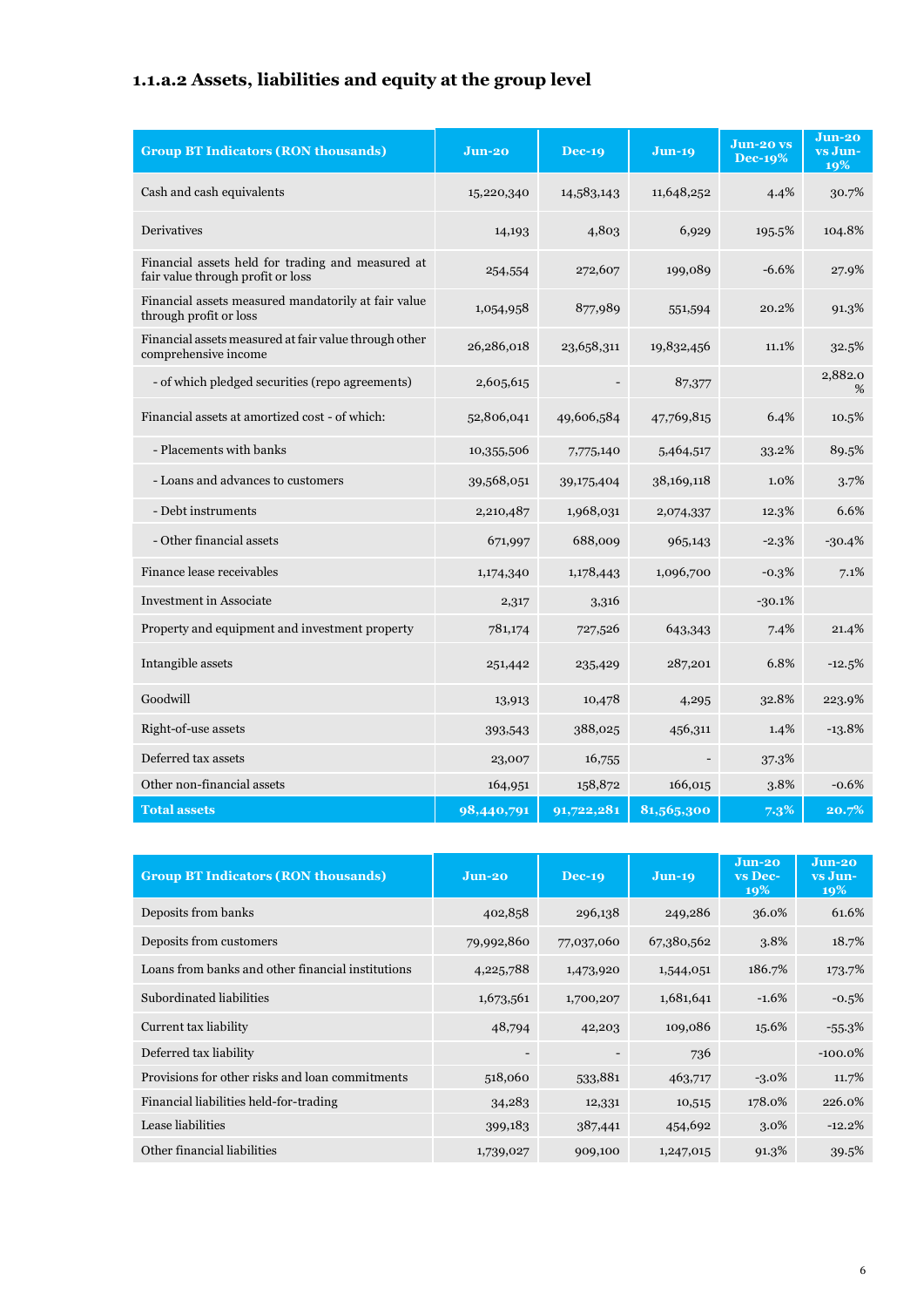| Other non-financial liabilities                                                                    | 111,881    | 112,012    | 130,286      | $-0.1%$  | $-14.1%$ |
|----------------------------------------------------------------------------------------------------|------------|------------|--------------|----------|----------|
| Total liabilities excluding financial liabilities<br>to holders of fund units                      | 89,146,295 | 82,504,293 | 73, 271, 587 | 8.1%     | 21.7%    |
| Financial liabilities to holders of fund units                                                     | 15,338     | 4,152      | 19,147       | 269.4%   | $-19.9%$ |
| <b>Total liabilities</b>                                                                           | 89,161,633 | 82,508,445 | 73,290,734   | 8.1%     | 21.7%    |
| Share capital                                                                                      | 5,302,592  | 5,302,419  | 4,901,594    | $0.0\%$  | 8.2%     |
| Treasury shares                                                                                    | (15, 287)  | (63, 942)  | (15, 287)    | $-76.1%$ | $0.0\%$  |
| Share premiums                                                                                     | 31,235     | 31,016     | 27,643       | 0.7%     | 13.0%    |
| Retained earnings                                                                                  | 2,757,378  | 2,708,300  | 2,286,523    | 1.8%     | 20.6%    |
| Revaluation reserves from tangible assets                                                          | 17,167     | 17,818     | 17,264       | $-3.7\%$ | $-0.6%$  |
| Reserves on financial assets measured at fair value<br>through other items of comprehensive income | 95,173     | 147,904    | 133,834      | $-35.7%$ | $-28.9%$ |
| Other reserves                                                                                     | 689,785    | 687,727    | 591,403      | $0.3\%$  | 16.6%    |
| Total equity attributable to equity holders of<br>the Bank                                         | 8,878,043  | 8,831,242  | 7,942,974    | $0.5\%$  | 11.8%    |
| Non-controlling interest                                                                           | 401,115    | 382,594    | 331,592      | 4.8%     | 21.0%    |
| <b>Total equity</b>                                                                                | 9,279,158  | 9,213,836  | 8,274,566    | 0.7%     | 12.1%    |
| <b>Total liabilities and equity</b>                                                                | 98,440,791 | 91,722,281 | 81,565,300   | 7.3%     | 20.7%    |

The group ended the first semester of 2020 with RON 98.4 billion worth of assets, of which RON 93.9 billion are the bank total asstes, net loans (including leasing receivables) accounting for 41.4% of group's assets.

As at June 30, 2020, the weight of Banca Transilvania's assets in the total assets of the group was 95.4%.

### **1.1.b. Profit and loss account**

The main elements of the Individual Profit and Loss Account as compared to the same period last year, are as follows:

|                                                                    | <b>Bank</b> |            | $Jun-20$     |            | <b>Group</b> | Jun-20 vs  |
|--------------------------------------------------------------------|-------------|------------|--------------|------------|--------------|------------|
| <b>Indicators (RON thousands)</b>                                  | Jun-20      | $Jun-19$   | $vs$ Jun-19% | $Jun-20$   | $Jun-19$     | $Jun-19\%$ |
| Interest income calculated using the<br>effective interest method  | 1,621,956   | 1,564,533  | 3.7%         | 1,761,762  | 1,712,520    | 2.9%       |
| Other similar income                                               | 5,099       | 7,829      | $-34.9$      | 52,098     | 73,226       | $-28.9%$   |
| Interest expense calculated using the<br>effective interest method | (331,402)   | (233,175)  | 42.1%        | (360,095)  | (264, 596)   | 36.1%      |
| Other similar expense                                              | (624)       | (873)      | $-28.5%$     | (729)      | (990)        | $-26.4%$   |
| <b>Net interest income</b>                                         | 1,295,029   | 1,338,314  | $-3.2\%$     | 1,453,036  | 1,520,160    | $-4.4%$    |
| Fee and commission income                                          | 452,317     | 473,442    | $-4.5%$      | 525,444    | 539,409      | $-2.6%$    |
| Fee and commission expense                                         | (152, 567)  | (131, 438) | 16.1%        | (173, 616) | (148, 420)   | 17.0%      |
| Net fee and commission income                                      | 299,750     | 342,004    | $-12.4%$     | 351,828    | 390,989      | $-10.0\%$  |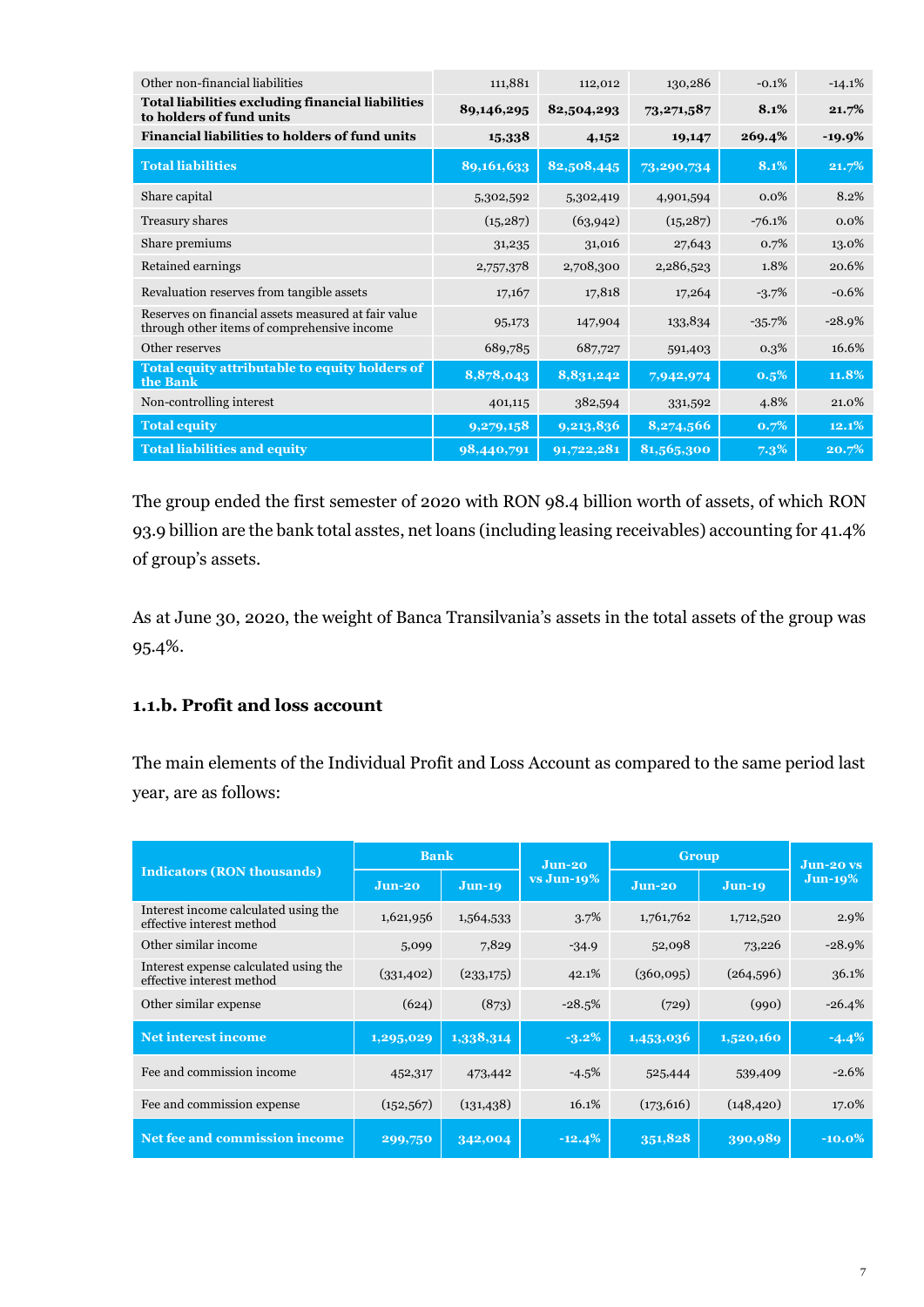| Net trading income                                                                                                         | 138,720     | 151,001    | $-8.1%$  | 127,639     | 191,227     | $-33.3%$  |
|----------------------------------------------------------------------------------------------------------------------------|-------------|------------|----------|-------------|-------------|-----------|
| Net income from financial assets<br>measured at fair value through<br>comprehensive income                                 | 137,324     | 30,860     | 345.0%   | 137,337     | 30,888      | 344.6%    |
| Net income from financial assets<br>which are required to be measured at<br>fair value through profit or loss              | 1,448       | 63,383     | $-97.7%$ | 34,595      | 78,374      | $-55.9%$  |
| Contribution to the Bank Deposit<br>Guarantee Fund and to the<br><b>Resolution Fund</b>                                    | (69,795)    | (107, 615) | $-35.1%$ | (72,751)    | (109, 247)  | $-33.4%$  |
| Other operating income                                                                                                     | 55,689      | 59,868     | $-7.0\%$ | 64,210      | 78,120      | $-17.8%$  |
| <b>Operating income</b>                                                                                                    | 1,858,165   | 1,877,815  | $-1.0\%$ | 2,095,894   | 2,180,511   | $-3.9%$   |
| Net expense from impairment<br>allowance, expected losses on assets,<br>provisions for other risks and loan<br>commitments | (273,056)   | (3,782)    | 7,119.9% | (299,260)   | (50,650)    | 490.8%    |
| Personnel expenses                                                                                                         | (482, 450)  | (458, 435) | 5.2%     | (545,503)   | (522, 894)  | 4.3%      |
| Depreciation and amortization                                                                                              | (146,796)   | (137, 812) | 6.5%     | (158, 784)  | (149,798)   | 6.0%      |
| Other operating expenses                                                                                                   | (255, 307)  | (263, 326) | $-3.0\%$ | (297,064)   | (318, 863)  | $-6.8%$   |
| <b>Operating expenses</b>                                                                                                  | (1,157,609) | (863,355)  | 34.1%    | (1,300,611) | (1,042,205) | 24.8%     |
|                                                                                                                            |             |            |          |             |             |           |
| Profit before income tax                                                                                                   | 700,556     | 1,014,460  | $-30.9%$ | 795,283     | 1,138,306   | $-30.1%$  |
| Income tax expense                                                                                                         | (93, 143)   | (166, 465) | $-44.0%$ | (105, 220)  | (195, 949)  | $-46.3%$  |
| <b>Profit for the period</b>                                                                                               | 607,413     | 847,995    | $-28.4%$ | 690,063     | 942,357     | $-26.8%$  |
| Profit of the Group attributable to<br>Equity holders of the Bank                                                          | 607,413     | 847,995    | $-28.4%$ | 670,238     | 906,191     | $-26.0\%$ |
| Profit of the Group attributable to<br>non-controlling interests                                                           |             |            |          | 19,825      | 36,166      | $-45.2%$  |
| Profit for the period                                                                                                      | 607,413     | 847,995    | $-28.4%$ | 690,063     | 942,357     | $-26.8%$  |

As Compared to the similar period of 2019, the activity was significantly affected by the impact of the COVID-19 pandemic, as is reflected in the results of the first semester of 2020.

Gross profit obtained by Banca Transilvania S.A. in the first six months of 2020 was RON 700.56 million, decreasing with 31% versus previous semester in 2019, variation caused by the impact of the COVID-19 pandemic.

Net profit obtained by Banca Transilvania S.A. at 30.06.2020 in amount of RON 607.41 million, was also 28% lower versus the same period of 2019 (RON 848.00 million as at June 30, 2019).

The net interest income decreased by 3.2% as compared to the corresponding period of last year, being impacted by a lower number of new loans granted and lower interest rates (influenced by the decrease in ROBOR), situation generated by the COVID 19 pandemic.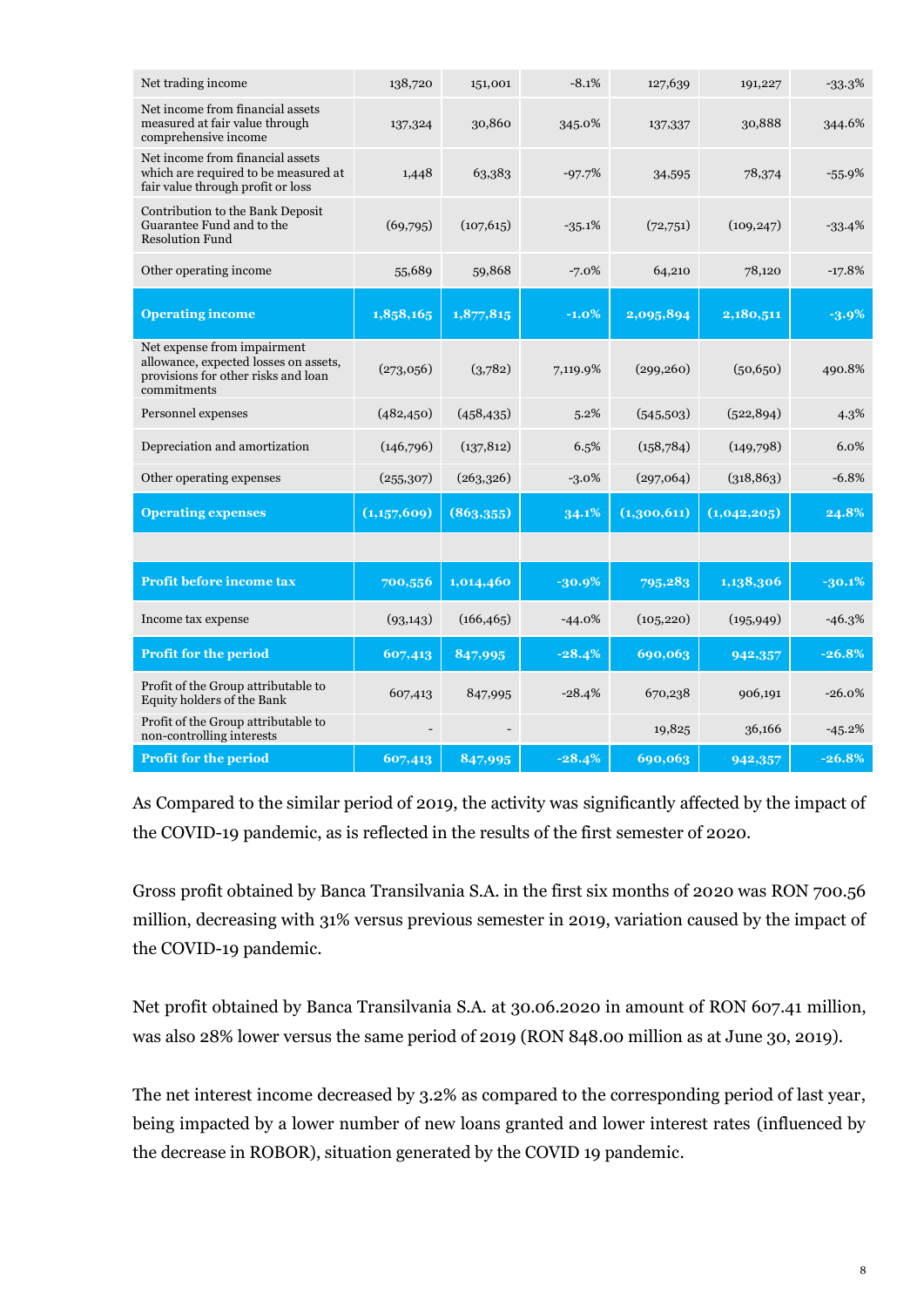The net pace of fee and commission income during first semester of 2020 compared to the same period in 2019 was -12.4%.

Operating income registered RON 1,858.17 million in the first half of 2020, 1% lower than the same period of last year, when it reached RON 1,877.82 million.

The Bank's operating efficiency is maintained at a comfortable level of 47.6%.

The coverage of NPE with total provisions is 107% (according to EBA).

The result per share after the first 6 months of 2020, respectively after the first 6 months of 2019, restated taking into consideration BT's share capital increase that will take place in October 2020, respectively August 2019 is the following:

| <b>Indicators</b>                            | <b>Bank</b><br>$Jun-20$ | <b>Bank</b><br>$Jun-19$  | <b>Jun-20 vs</b><br>Jun-19 $\%$ | <b>Group</b><br>$Jun-20$ | <b>Group</b><br>$Jun-19$ | <b>Jun-20 vs</b><br>Jun-19 $%$ |
|----------------------------------------------|-------------------------|--------------------------|---------------------------------|--------------------------|--------------------------|--------------------------------|
| Net profit for the period<br>(RON thousands) | 607,413                 | 847,995                  | $-28.4%$                        | 690,063                  | 942,357                  | $-26.8\%$                      |
| Basic earnings per share                     |                         | $\overline{\phantom{0}}$ | $\overline{\phantom{0}}$        | 0.1174                   | 0.1744                   | $-32.71%$                      |
| Diluted earnings per share                   |                         | $\overline{\phantom{0}}$ | $\overline{\phantom{0}}$        | 0.1172                   | 0.1740                   | $-32.66\%$                     |

Other information regarding first half of 2020:

The automation and digitalization of processes aiming to give a better experience to customers, represents one of the main areas where Banca Transilvalia has invested and continues to invest. The main accomplishments in this field in the first semester of 2020 are the following:

- From the beginning of the pandemic until the end of June, 2020, 12 online banking facilities were launched, among which: the digital card is displayed in the BT Pay application before a customer receives it in physical format; the online opening of a current account (NEOcont); the possibility to withdraw money by using the phone application BT Pay from all the bank's ATMs; the option to make donations through the telephone; launching online shopping hubs with merchants who are BT customers, namely #Directlatine and #InMişcare; the possibility for companies to order online Meal Tickets cards through the BT Ticket application, and others;

Banca Transilvania is the market leader in the cards market, with 4.1 million cards in portfolio out of which over 520,000 are credit cards. BT currently has the most complete range of payment options, from physical to digital cards, BT Pay, ApplePay, Fitbit Pay, Garmin Pay, wearables, etc., allowing customers to use, in addition, what is more convenient for them at various times.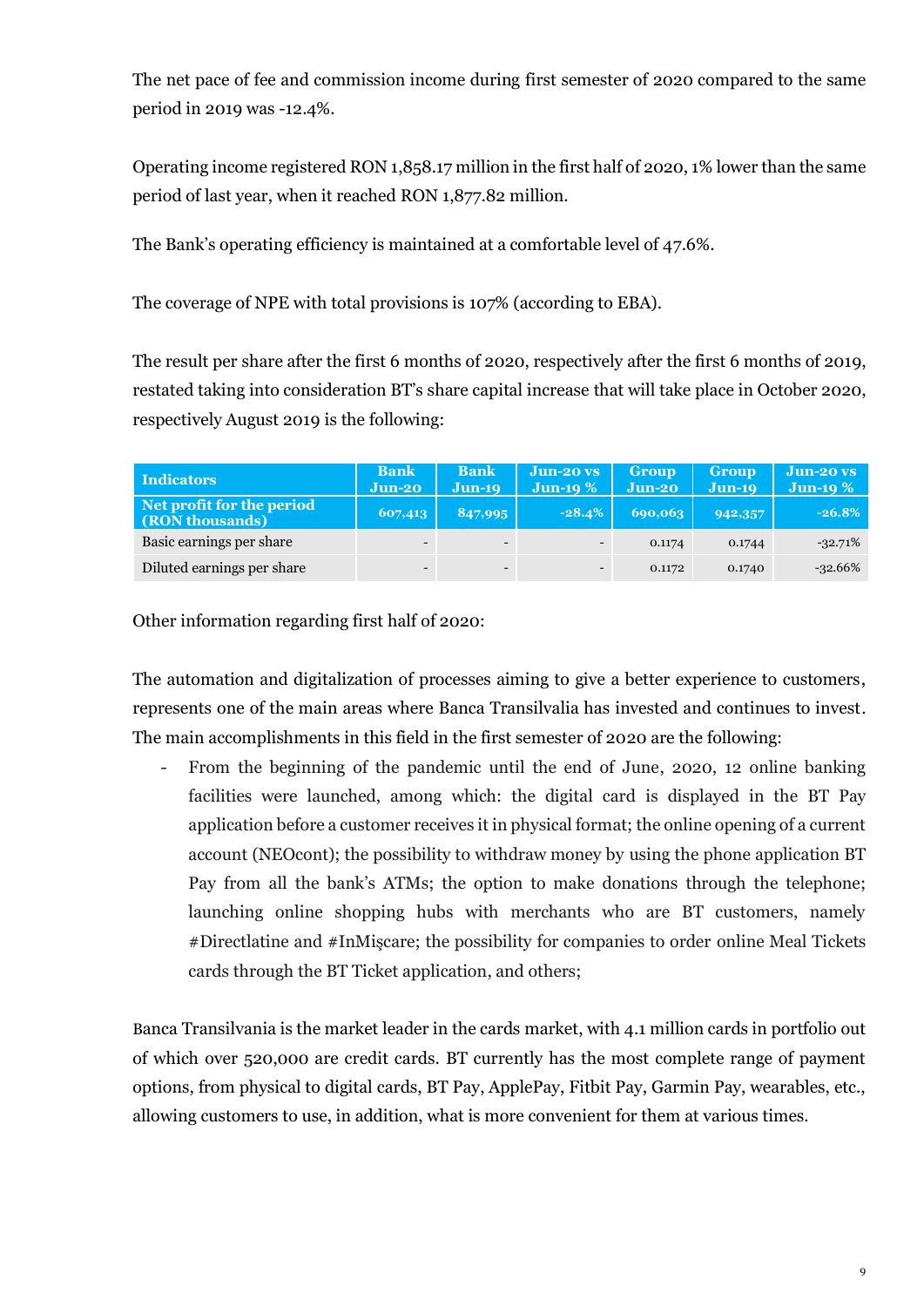The bank has reached over 1 million unique digital cards active in BT Pay, Apple Pay, Fitbit Pay or Garmin Pay and the number of payments by phone has increased 5 times in June 2020 compared to June 2019;

The transactions performed with 4.1 million cards and BT Pay accessories - application, watch, bracelet and contactless sticker - increased by 21% vs. the same period of the last year;

As of June 30, 2020, 1,724 ATMs are installed, out of which approximately 520 are BT Express Plus multifunctional, through which self-banking can be carried out - from cash deposits in lei and foreign currency, to foreign exchange and contactless or code-based cash withdrawals;

The bank has an extensive network for accepting payment cards – over 64,800 POSs on June 30, 2020 compared to over 54,500 POSs on June 30, 2019;

The Bank's number of active employees as at June 30, 2020 is 8,180 (7,734 at June 30, 2019).

### **1.1.c. Cash flow statement and liquidity position**

The cash flow statement detailing the cash flows from operating, investment and financing activities is part of the Financial Statements that accompany this report.

The liquidity ratio computed in accordance with NBR regulations in force at 30.06.2020 was between 1.77 and 22.81, being above the minimum level of 1, as requierd by the NBR Regulation No. 25/8.11.2011, applied from 31.01.2012.

## **2. The analysis of the bank's activity**

## **2.1 Presentation and analysis of trends, elements and events or uncertainty factors that could impact the bank's liquidity vs. the same period of the last year**

The Romanian economic environment:

- According to the data published by the National Trade Register Office, 49.1 thousand companies were launched in the first semester of 2020, i.e. YoY decrease by 37.1% amid the pandemic;
- Likewise, the number of companies under insolvency decreased by 26.2% YoY to 2,360 in the first half of 2020.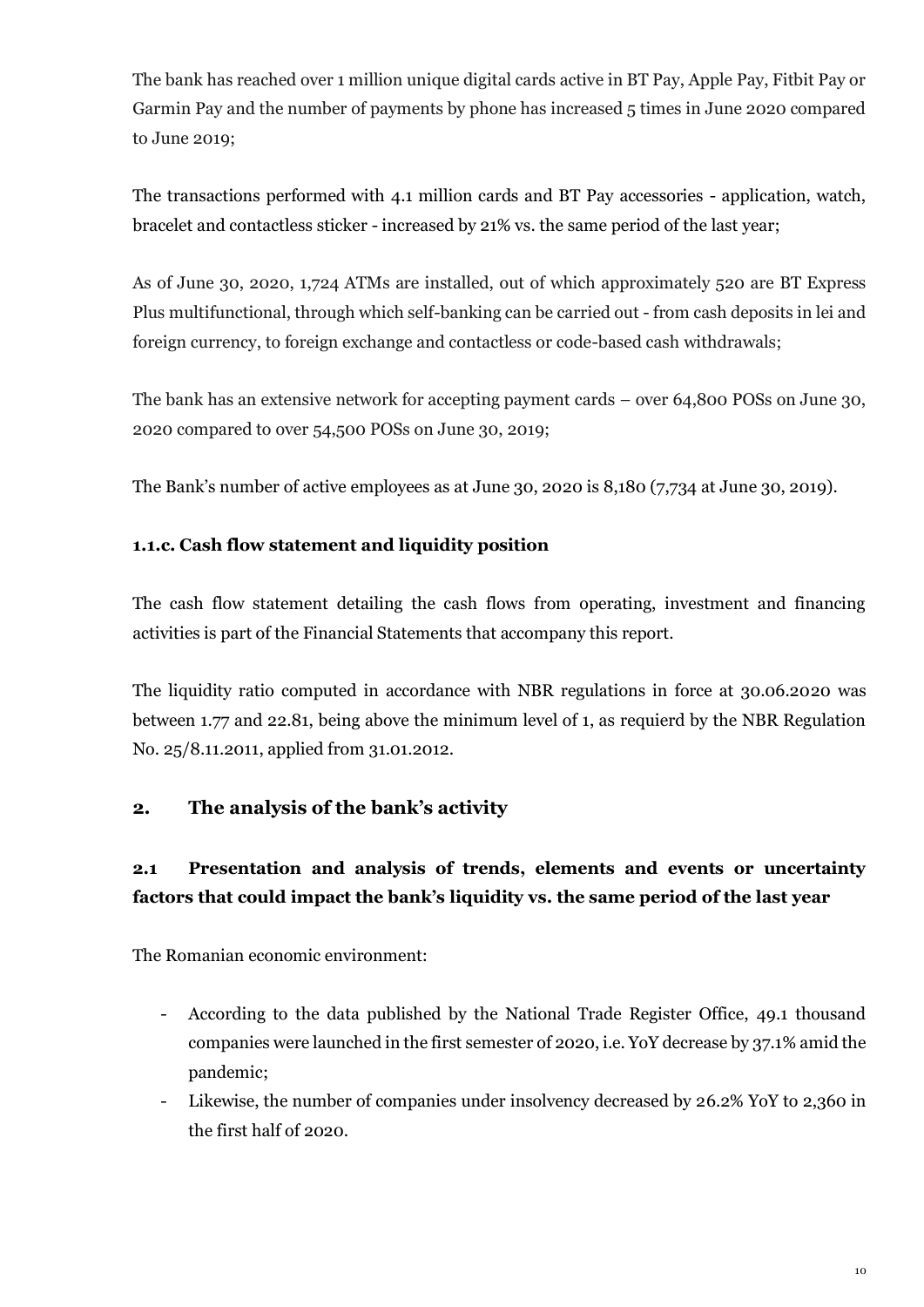- The National Bank of Romania reduced the reference interest rate to 1.75% (historical minimum) and the levels of the minimum reserve requirements applicable to FCY liabilities of the credit institutions (from 8% to 6%) in the first half of this year and implemented unconventional monetary easing measures (including a program to purchase government securities on the secondary market), decisions caused by the incidence of the pandemic and the consequences of this unprecedented shock;
- Pursuant to the statistics of the National Bank of Romania, total non-governmental loans increased by 0.4% MoM and by 4.1% YoY to RON 270.1 billion in June, given that the incidence of the pandemic and the consequences of this shock were offset by the relaxed mix of economic policies;
- Increase of the RON denominated loan balance, at a monthly pace of 1.1% and 6% YoY, to RON 183.2 billion in June.
- In the first six months of 2020, household loans went up 1.7% ytd, to RON 145.5 billion, and company loans increased by 0.1% ytd to RON 124.6 billion.
- Non-governmental deposits decreased at a monthly pace of 0.4% to RON 382.1 billion in June (advance of 13.4% YoY).
- In the period January-June 2020, customer deposits increased by 7.7% ytd, to RON 239.4 billion, and company deposits decreased by 1.8% ytd to RON 142.7 billion.
- Thus, the loan-deposit ratio end of June was 70.7% (74.9% to RON and 63.2% to FCY).

# **2.2 Presentation and analysis of the effects on financial statements of all capital expenditures, current and anticipated, compared to the same period of last year**

Investments in tangible and intangible assets were RON 795.36 million at June 30, 2020, compared to RON 765.37 million at June 30, 2019. As compared with the first semester of 2019, tangible and intangible assets did not register a significant evolution, showing an increase of approximately 4%.

## **2.3 Presentation and analysis of the economic events, transactions and changes that significantly impact the main revenues of the bank**

The main activity of the bank was performed under normal conditions, with no exceptional circumstances. All legal requirements were followed, in terms of the correct and up-to-date organization and management of accounting, in terms of accounting principles, as well as in terms of complying with the accounting rules and regulations in force.

The Separate and Consolidated Financial Statements were prepared in accordance with IAS 34 "Interim Financial Reporting" as adopted by the European Union and in force at the interim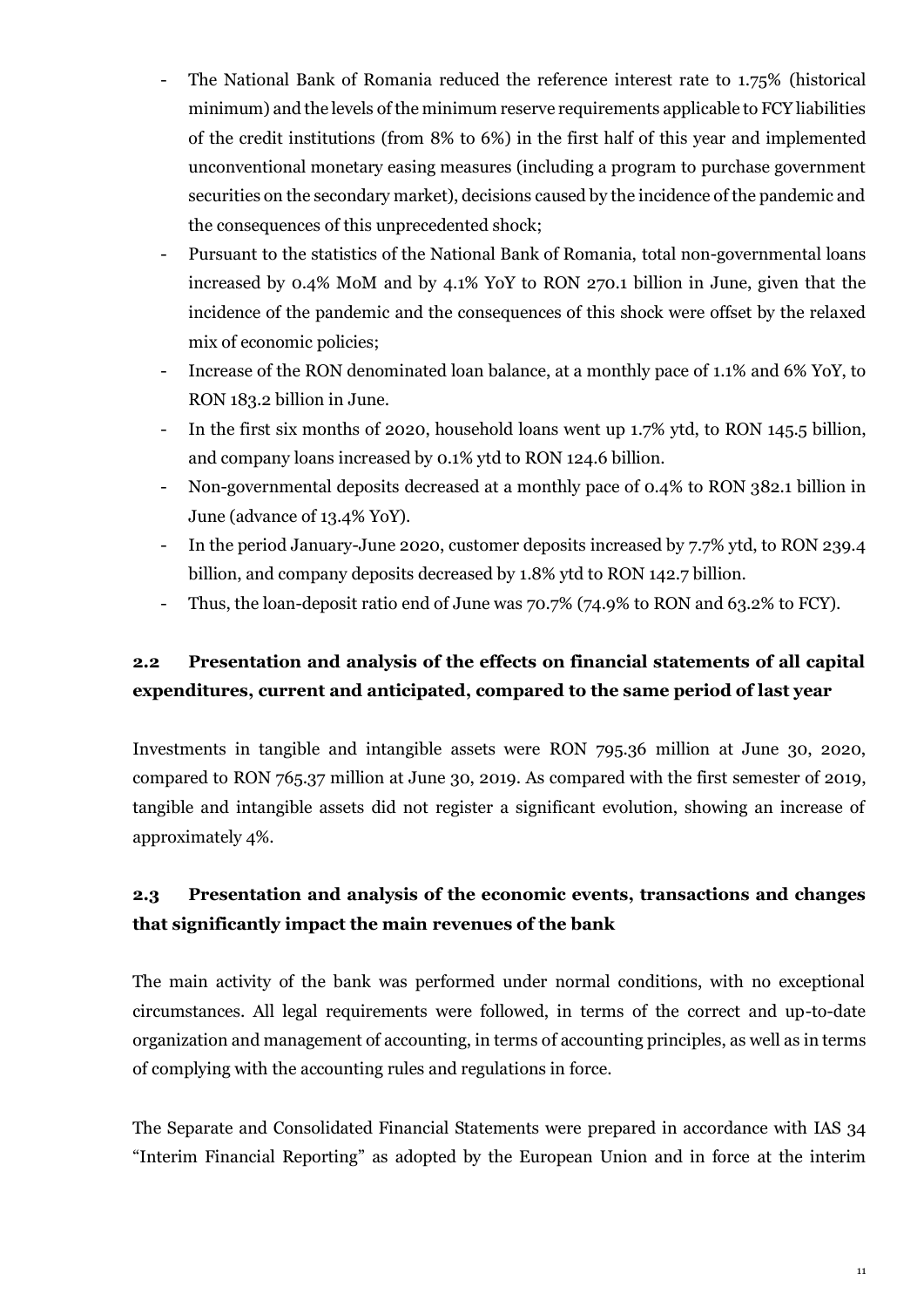reporting date, June 30, 2020. The data presented regarding the first semester of 2020 are based on the organisation and accounting rules as stated by the Law no. 82/1991, republished and further amended and completed, Law no. 163/2018, Government Emergency Ordinance no. 99/2006, NBR Order no. 27/2010 for the approval of the accounting rules under International Financial Reporting Standards adopted by the European Union applicable to credit institutions – republished, NBR Order no. 10/2012 for the approval of the semestrial accounting reporting system applicable to the entities that fall within the scope of the NBR's accounting regulations with subsequent amendments and completions, as well as other NBR instructions in the field.

# **3. Changes that affect the share capital and the administration of the company**

## **3.1 Description of cases in which the company could not fulfill its financial obligations in the reporting period**

Not the case.

#### **3.2 Description of any changes in the rights of the shareholders of the company**

On the 24th of April 2020, the Ordinary and Extraordinary General Shareholders' Meetings of Banca Transilvania S.A approved the net profit distribution in the sum of RON 1,620,511,500 as follows:

- Allocation of the sum of RON 231,366,623 for legal and other reserves, of the sum of RON 1,389,144,877 for net profit reserves to be distributed, of which RON 600,000,000 will be paid as dividends. Approval of a gross dividend per share of RON 0.1150286771. With regards to the payment of dividends, **October 5, 2020** was approved as registration date, **October 4, 2020** as ex-date and **October 6, 2020** as payment date.
- Increase of the bank's share capital with the amount of RON 521,609,059, by the issue of 521,609,059 new shares, with a nominal value of RON 1/share (10 new shares will be attributed for every 100 shares). The date of **October 15, 2020** was approved as registration date, **October 14, 2020** being the ex-date and **October 16, 2020** the payment date for the free shares to be issued after the increase of the share capital.

Following the increase, the share capital of the Bank worthing RON 5,216,090,590 will increase to RON 5,737,699,649, divided into 5,737,699,649 shares with a nominal value of RON 1 /share.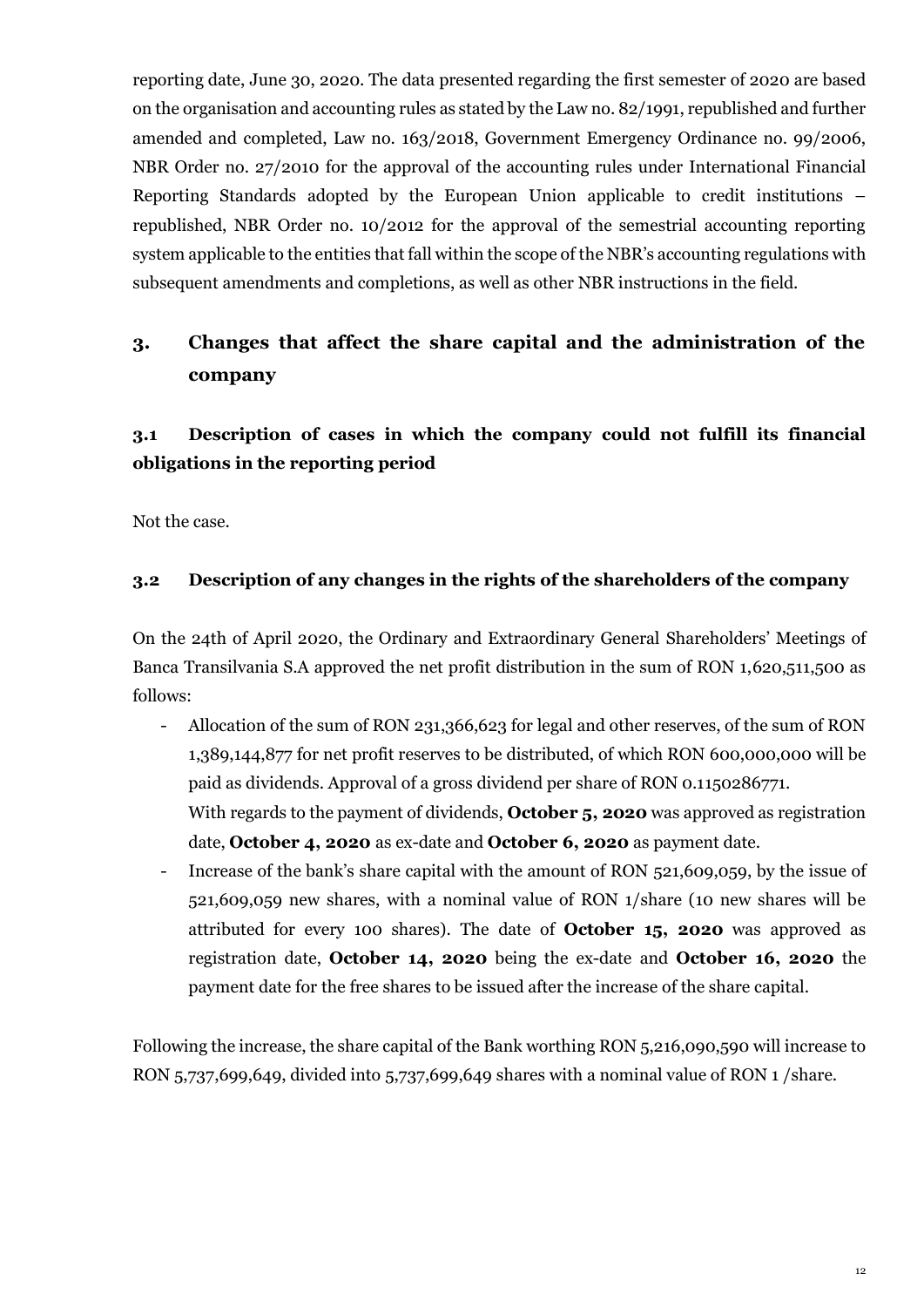The legal procedures for the registration of the share capital increase required by the capital market authorities (the Financial Supervision Authority, the Central Depository) are to be completed in early October 2020.

#### **3.3 Changes in the management structure of the bank (board, executive level etc.)**

There were no changes in the Board of Directors.

There were no changes in the Leaders' Committee.

By the Decision of the General Meeting of Shareholders from 29.04.2020 it was decided to appoint KPMG Audit SRL as financial auditor of the bank for auditing the financial statements of the bank for the financial years 2020-2023, prepared in accordance with the International Financial Reporting Standards, according to the NBR Order no. 27/2010 with the subsequent amendments. The procedure of prior approval of the financial auditor by the National Bank of Romania is in progress.

## **4. Significant transactions**

There were no major contracts concluded by BT in the first half of 2020 related to acquisitions, mergers, divisions, etc. There was no information concerning significant major transactions concluded by BT with the persons it cooperates with or in which such persons were involved during the first half of 2020.

## **5. Conclusions**

The crisis caused by the Covid-19 pandemic, since the beginning of the first quarter of 2020, has created a health crisis and at the same time an unprecedented economic disruption. In this context, the bank and the group had as major objectives to support the customers, employees, communities and the economy in general. Solidarity and mobilization were the key words that defined the second quarter of the year at Banca Transilvania.

Through successful prevention and security measures, the bank and the group have been able to ensure the continuity of physical and digital operations. A major part of the employees were able to work from home. More than 80% of the bank's branches remained opened during the critical period caused by the pandemic.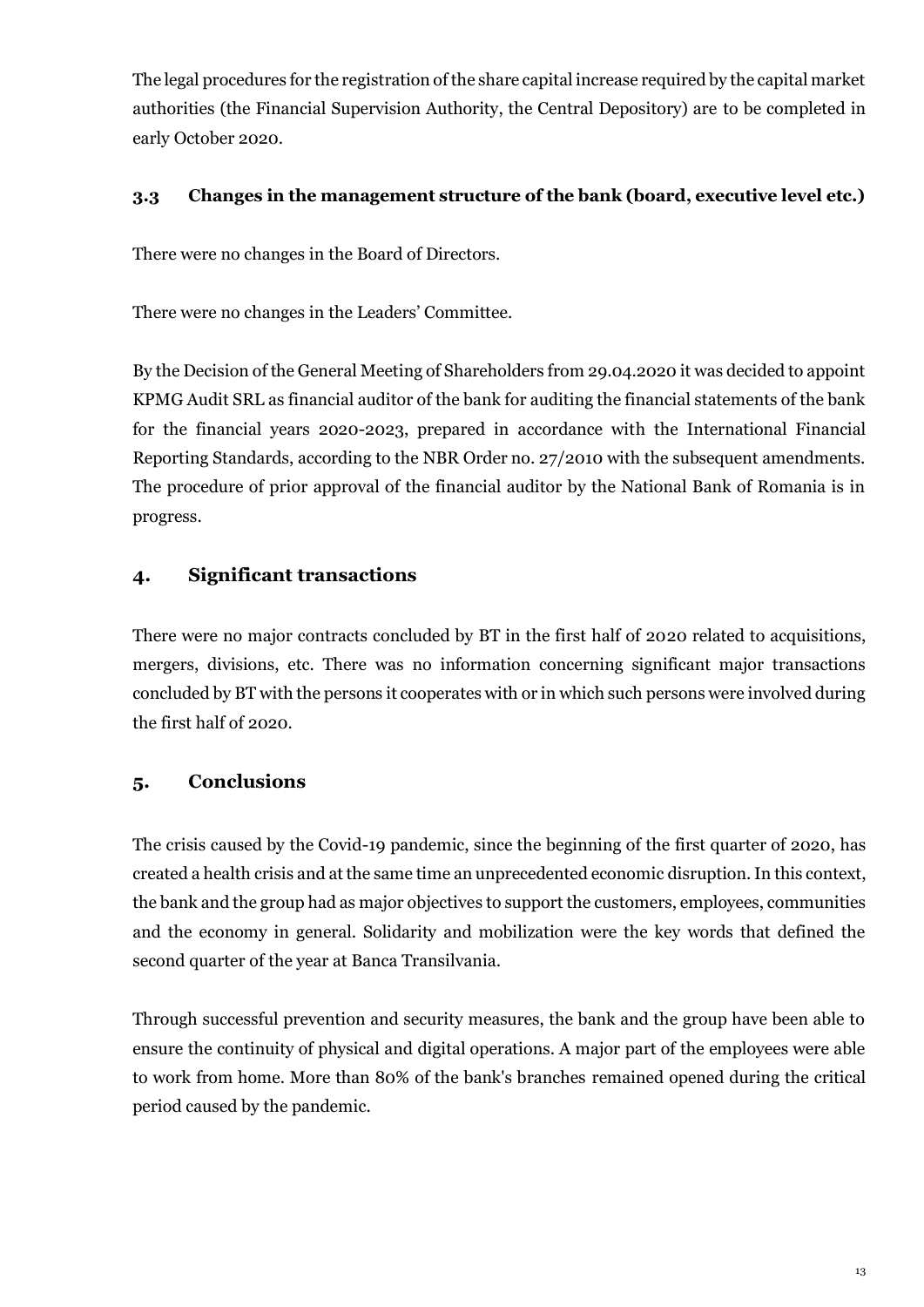BT has launched the most consistent package in Romania to support customers with loans, affected by the pandemic context. The measures implemented by the bank have far exceeded the mandatory legal framework, providing customers with financial support in these challenging times. More than 41,000 individual and corporate customers benefited from payment holidays.

Banca Transilvania also participated in the SME Invest program where more than 1,000 colleagues were involved. By the end of June, the bank had approved more than 4,000 loans.

Banca Transilvania has contributed with over EUR 2 million - representing money and medical equipment - to prevent and limit the spread of the epidemic, but also to increase people's access to testing and treatment.

At the same time, the day-to-day activity went on and the bank ensured the continuity of operations, has launched commercial campaigns and maintained the pace of network modernization projects and diversification of customer interaction options with the bank.

Given the context created by the Covid-19 pandemic, the bank and the group results exceeded the expectations while maintaining a solid capitalization and a comfortable level of liquidity.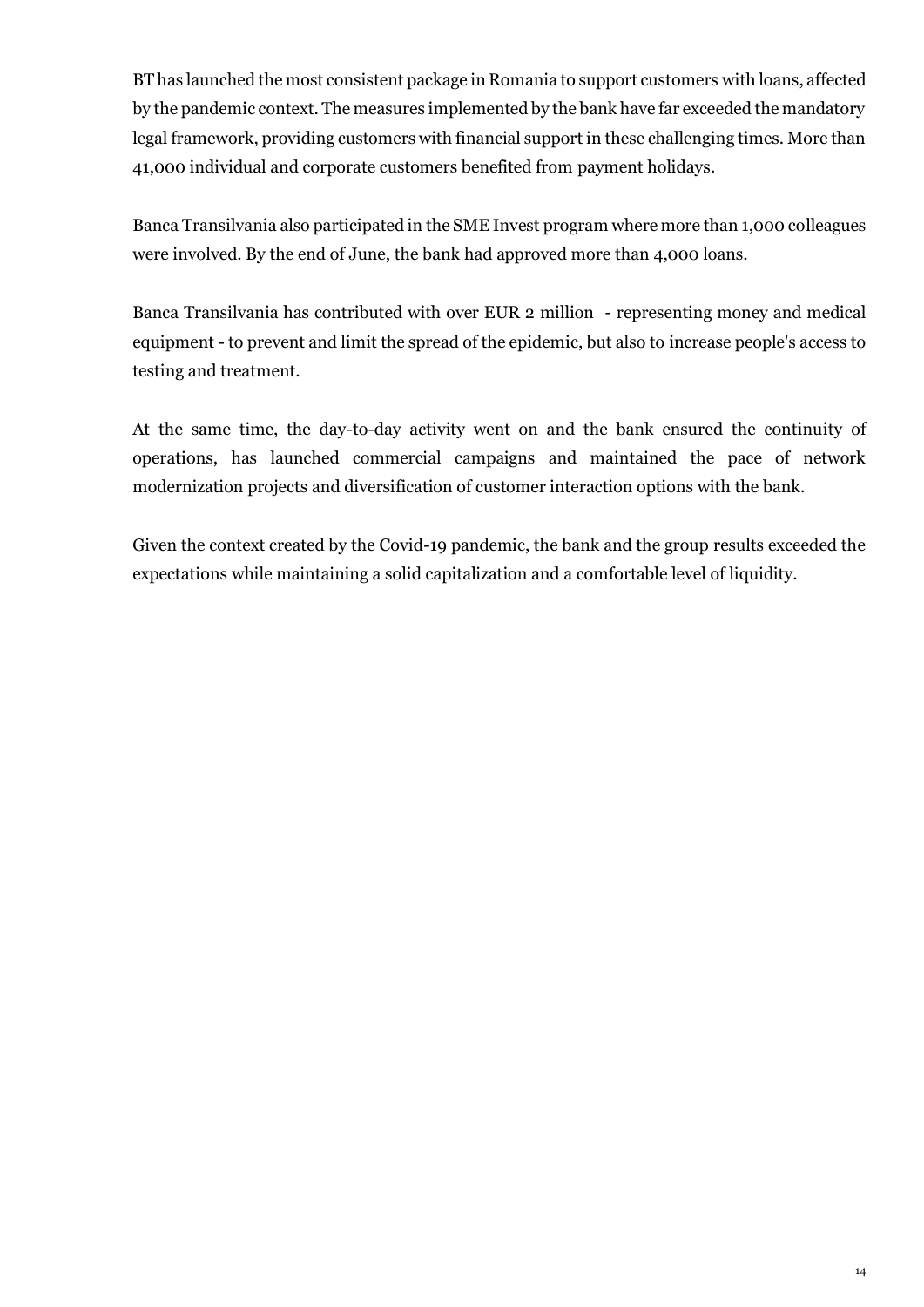**ANNEX:** The present report has attached the copies of the following documents:

- 1. Summarized consolidated and separate financial statements prepared in accordance with IAS 34 "Interim Financial Reporting" as endorsed by the European Union as at June 30, 2020:
	- Consolidated and separate statement of profit and loss and other comprehensive income;
	- Consolidated and separate statement of financial position;
	- Consolidated and separate statement of changes in equity;
	- Consolidated and separate statement of cash flow;
	- Notes to the summarized consolidated and separate financial statements;

2. The statement of the Deputy CEO of Banca Transilvania assuming the responsibility for the summarized financial statements for the first semester of 2020;

**Note:** The financial statements for the first semester of 2020 were revised by KPMG Audit SRL – the external auditor of Banca Transilvania S.A.

**CHAIRMAN OF THE BOARD OF DIRECTORS HORIA CIORCILĂ ÖMER TETIK**

**CHIEF EXECUTIVE OFFICER**